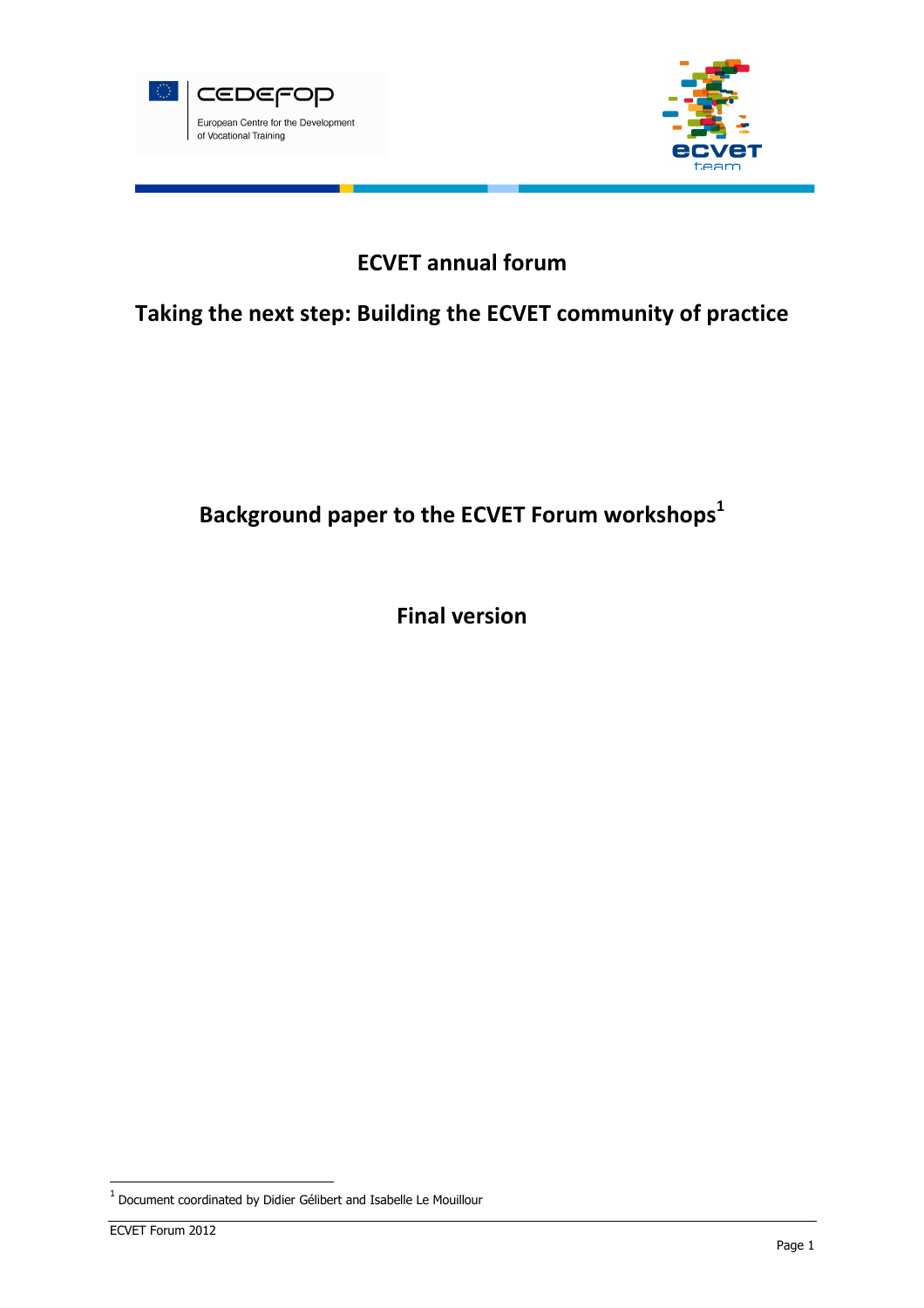



#### Introduction:

The European Member States expressed in the Bruges Communiqué (2011<sup>2</sup>) their commitment to the development of high quality vocational education and training in Europe. This is part of the 2020 strategy for a smart, sustainable and inclusive growth<sup>3</sup>. They underline the importance of enabling individuals to gain the right skills for and during their professional life, and of substantially increasing transnational mobility of learners and teaching personnel in VET. Building upon the achievements of the Copenhagen process, they called for further progress in developing national qualifications frameworks, credit systems, validation mechanisms and the shift to learning outcomes. Meanwhile the referencing process to the European qualifications framework and the development of national frameworks are major drivers to reforms in VET<sup>4</sup>, and the learning outcomes approach is acknowledged as the binding element between different education and training systems and levels of education and training, ensuring transparency of qualifications and an improved link to the labour market.

The European Credit System for Vocational Education and Training (ECVET) is a European instrument to support lifelong learning, the mobility of European learners and the flexibility of learning pathways to achieve qualifications<sup>5</sup>. ECVET has gained much attention and European countries have been working on its conception, development and implementation; especially developing ECVET strategies and approaches consistent with the characteristics of their education and training systems. ECVET activities are running in forms of dedicated working groups, feasibility analysis, or ECVET testing. Between 2009 and 2011, activities have intensified: a lot of efforts are put in informing and communicating on ECVET but also in setting up infrastructure and policymaking mechanisms; legislation is being prepared; experts trained in ECVET matters<sup>6</sup>.

According to the ECVET Recommendation, the key targets include: (a) a preparatory period running until 2012, during which the Member States are asked to create the necessary conditions and to adopt measures with a view to introducing ECVET. During that period, each Member State may adopt and introduce ECVET (and also carry out tests and experiments, for which support may be provided under the lifelong education and training programme) without waiting until 2012; (b) a period for the gradual introduction of ECVET, running until 2014 with a possible revision of the European Recommendation in 2014.

This ECVET annual forum takes place in 2012. This date is essential to the European ECVET project and leads the choice of workshops issues but also to the conception of the forum as a place for discussion, exchange and networking.

<sup>&</sup>lt;sup>2</sup> The Bruges Communiqué on enhanced European Cooperation in Vocational Education and Training for the period 2011-2020. Communiqué of the European Ministers for Vocational Education and Training, the European Social Partners and the European Commission (Bruges; 7.12.2010). http://ec.europa.eu/education/lifelong-learning-policy/doc/vocational/bruges\_en.pdf

<sup>3</sup> European Commission. Europe 2020. A strategy for smart, sustainable and inclusive growth. Communication from the Commission. COM(2010) 2020 final. Brussels, 3.3.2010.

<sup>&</sup>lt;sup>4</sup> Cedefop (2012). Development of national qualifications frameworks in Europe: October 2011. Luxembourg: Publications Office. Cedefop working paper; No 12. http://www.cedefop.europa.eu/EN/Files/6112\_en.pdf

<sup>5</sup> European Commission (2011). The European credit system for vocational education and training: ECVET: get to know ECVET better: questions and answers: revised February 2011 (part I of the ECVET users' guide). http://ec.europa.eu/education/lifelong-learningpolicy/doc/ecvet/faq\_en.pdf

Cedefop (2012). The development of ECVET in Europe: 2011. Luxembourg: Publications Office. Cedefop working paper; No 14. http://www.cedefop.europa.eu/EN/Files/6114\_en.pdf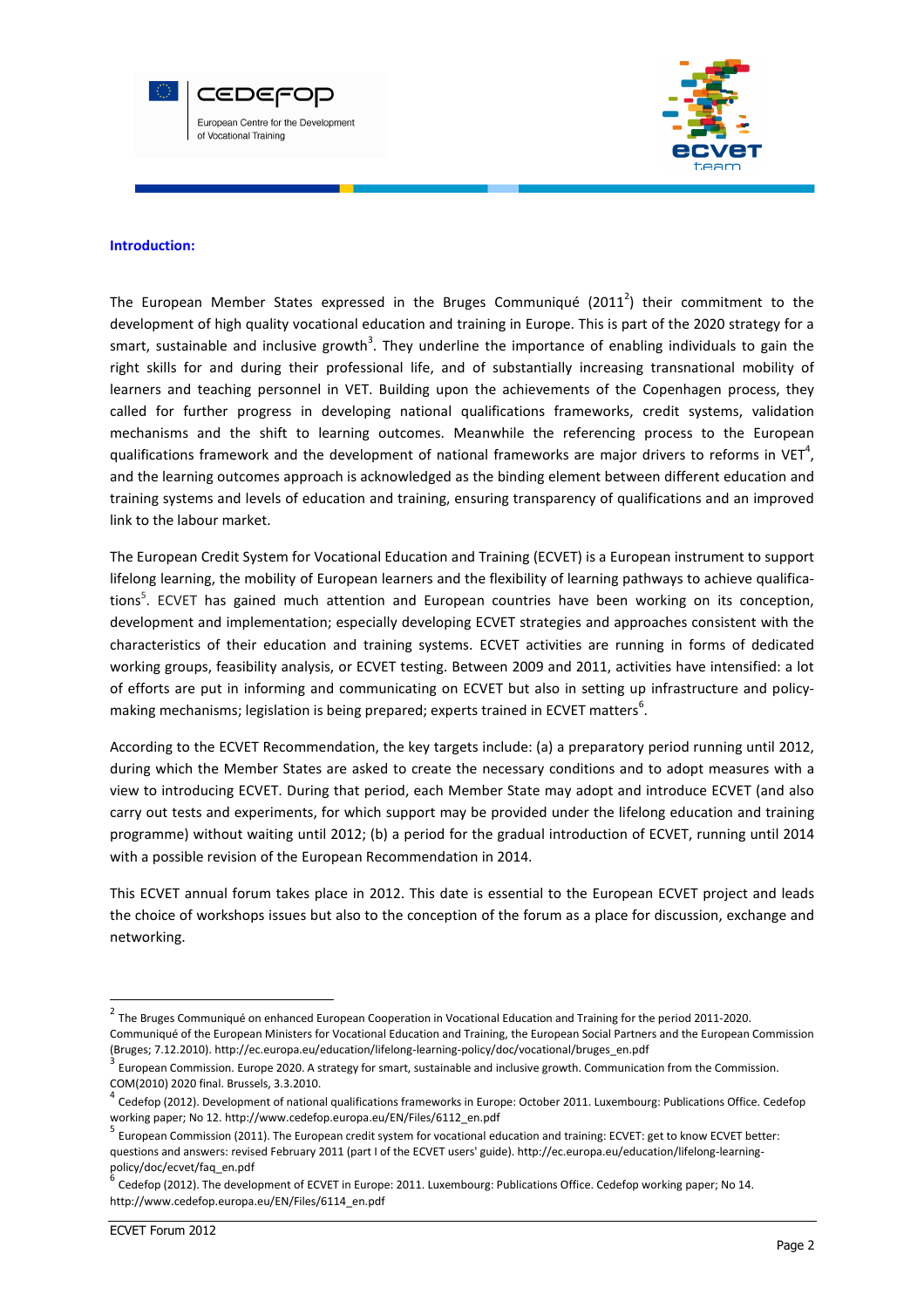



# Background fiche

# WORKSHOP A/F: ECVET as a Multiplier for Geographical Learning Mobility

|  | 31 May 2012 | $11:15 - 12:45$ | FN |
|--|-------------|-----------------|----|
|  | 31 May 2012 | $15:20 - 17:00$ | FN |

Facilitators: Ms. Alexandra COSTA ARTUR and Mr. Segundo GONZALEZ Illustration: Ms. Sibilla DREWS

# THE WORKSHOP  $A/F<sup>7</sup>$

The European Commission has stressed for a long time now the importance of mobility for the improvement of labour market opportunities, including the transfer of technology and the mobility of workers in an open economic space. This has led to a series of initiatives aiming at improving the quality and attractiveness of VET in general and of mobility in particular: EQAVET, Europass, EQF and ECVET. We now have a scenario where mobility is a reality and where the diversity of the VET systems has proved to be both an opportunity and a challenge in order to make the most out of the mobility experiences.

In this sense, workshop A/F is focusing on the implementation of recognized geographical mobility. There is now an important tradition in Europe about exchanges and mobility, but after all this years during which mobility has been promoted what remains?

The sustainability of the mobility projects is an important challenge for the future of the VET systems and the transparency of labour market.

We will improve, working together, our collective understanding of the issues about mobility and ECVET and will design the state of play about implementation of learning mobility approach in the VET Systems.

It is necessary to move on from the study visits, regular mobility and more structured mobility to a recognised mobility with the support of the ECVET technical specifications. ECVET is a tool to facilitate learning mobility and to support lifelong learning in Europe. This system is based on learning outcomes that permit the comparability and understanding of qualifications through Europe.

Also, ECVET aims to facilitate the assessment, the validation and recognition of learning outcomes – credit transfer - from one VET context to another, allowing accumulation in the perspective of a qualification. This aspect is particularly significant for the beneficiary, but also for the companies and institutions involved, which will be participating in the better qualification of workers.

<sup>7</sup> European Commission (2011). Using ECVET for geographical mobility: part II of ECVET users' guide. http://www.cedefop.europa.eu/EN/Files/2011-08-02 ECVET Users Guide Mobility-Final.pdf; European Parliament; Council of the European Union (2006). Recommendation of the European Parliament and of the Council of 18 December 2006 on transnational mobility within the Community for education and training purposes: European quality charter for mobility (2006/961/EC). Official Journal of the European Union, L 394, p. 5-9 of 30.12.2006. http://eur-lex.europa.eu/LexUriServ/site/en/oj/2006/l\_394/l\_39420061230en00050009.pdf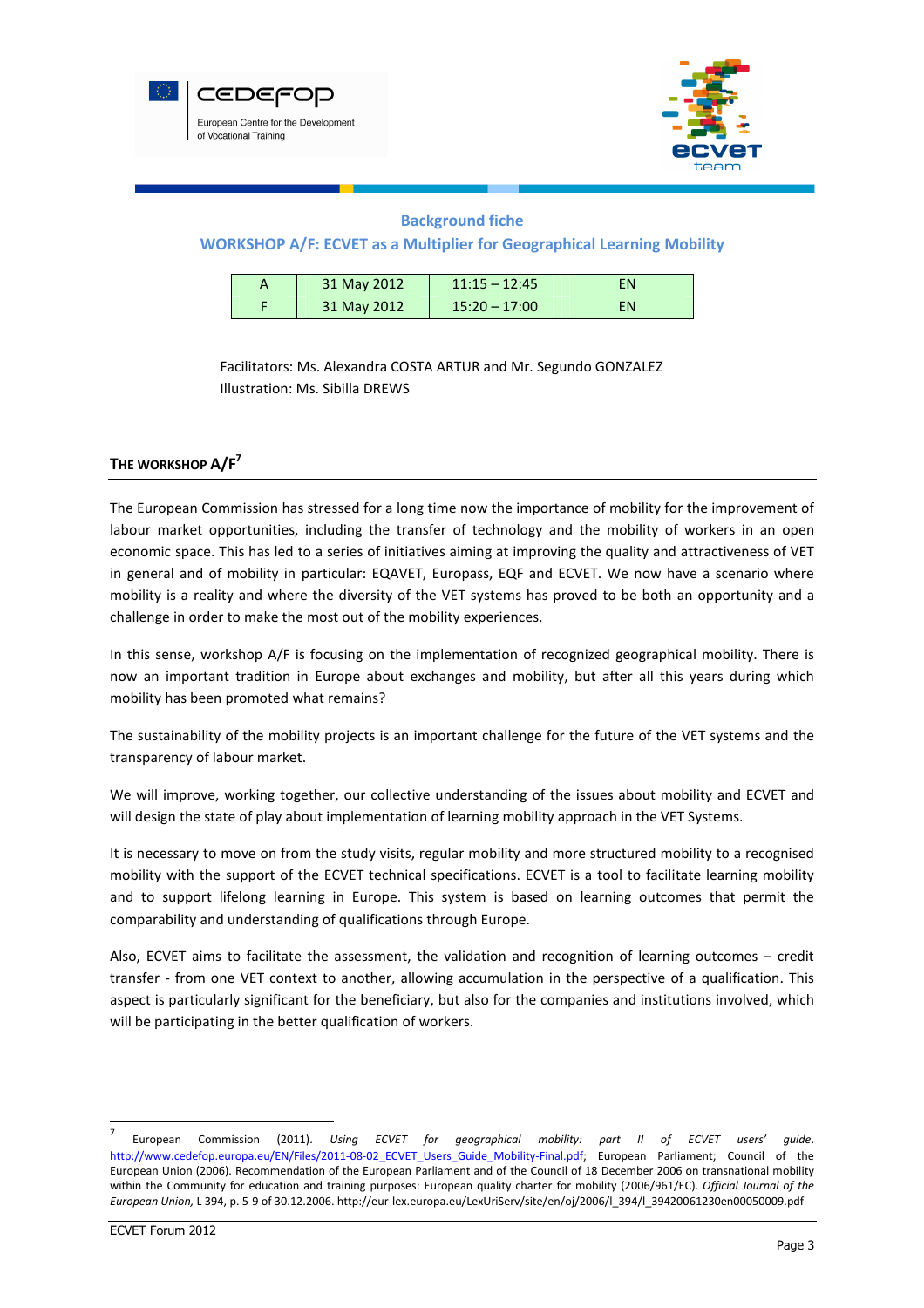



Our workshop will enable an oriented discussion about this large theme that involves in a very direct way all the stakeholders: public administration, VET providers, enterprises, students and workers in mobility process.

We will be able to step forward towards a community of practise integrating our common sharing about the topic. It will be a privileged opportunity to mentoring between experienced mobility stakeholders and beginners as well ECVET users in a perspective to take this added value to the context of each participant.

#### ILLUSTRATION

The National Agencies for the lifelong learning programme are collaborating within the NetECVET project<sup>8</sup> to develop guidance and information for European ECVET mobility projects. They aim at setting up a toolbox that will help mobility projects in applying ECVET. The NetECVET project is on-going (2011-2013). Based upon the analysis of practitioners' needs and expectations, and her experience with European mobility issues, Ms. Sibilla Drews will introduce and discuss the strengths and weaknesses of ECVET for setting up and organizing learning mobility.

#### WHAT IS EXPECTED OF YOU AS PARTICIPANT?

Workshop A/F focuses on the ECVET potentials for geographical learning mobility. More precisely participants are invited to discuss the strengths and weaknesses of ECVET for organizing and running learning mobility based upon the introductory speech and their experiences with ECVET, mobility projects or while working with mobile VET students. This workshop further aims at identifying key issues to be resolved that could be integrated into the future community of practice.

#### Key Issues for debate during the workshop

- 1. How does ECVET enable transparency on mobility experiences and mutual trust between involved organisations? Is this the way towards sustainability in mobility projects?
- 2. How to embed quality assurance tools in mobility processes? From the design / description of qualification to the assessment and organizational process
- 3. What are the key challenges to take forward to the Community of Practice when it comes to developing geographical learning mobility?

<sup>8</sup> http://netecvet.com/about-us/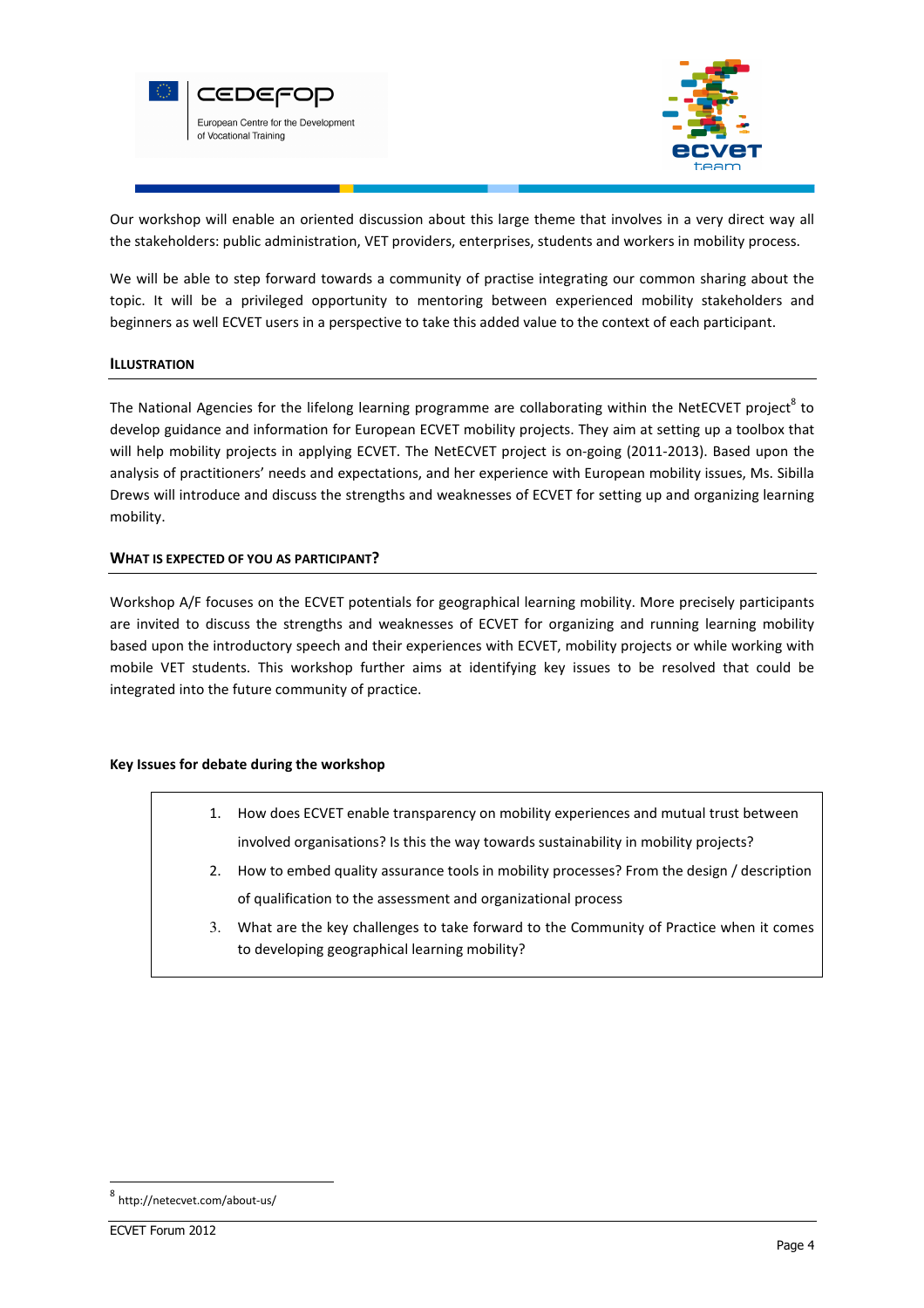



# Background fiche WORKSHOP B/G: ECVET as a Multiplier for Lifelong Learning

| 31 May 2012 | $11:15 - 12:45$ | FN |
|-------------|-----------------|----|
| 31 May 2012 | $15:20 - 17:00$ | ΕN |

Facilitators: Ms. Gabriela CIOBANU and Mr. Andre HUIGENS Illustration: Mr. Rolf Aslaksrud KRISTIANSEN

## THE WORKSHOP B/G

Workshops B and G deal with the potential of ECVET for lifelong learning purposes. ECVET is one of several initiatives to enhance lifelong learning and mobility in Europe (EQF/NQF, EQAVET, Europass and guidelines on validation of non-formal/informal learning). These European tools and principles constitute an integrated framework, the impact of which depends on their consistency and how they interact. Their implementation will increase transparency of qualifications, support mobility and benefit citizens by providing a systematic way to validate and document their knowledge, skills and competence $9$ .

ECVET is a technical framework; its objective is to facilitate the transfer, recognition and accumulation of assessed learning outcomes of individuals who are aiming to achieve a qualification. Its role relies upon its capacity to allow for:

- horizontal progression of learners (at the same level) between different qualifications systems to enable learners with a qualification from one qualification system (for example for adult learning) to get recognition if they desire to obtain a similar qualification that from another qualifications system (for example a broader qualification normally prepared through initial education and training)
- vertical progression of learners (across levels) to enable recognition of credit for learners passing from one level to another in case where the lower level qualification has some common or comparable learning outcomes with the higher level qualification. This is possible in qualifications systems where qualifications are designed in terms of pathways with multiple entry and exit points)<sup>10</sup>.

Core to progression is the development of a coherent and systematic learning outcomes approach to qualifications. This will increase potentials for European comparability, national transparency and permeability, coherence of qualifications systems and validation.

<sup>&</sup>lt;sup>9</sup> Cedefop (2011). Shaping lifelong learning: making the most of European tools and principles. Briefing note December 2011. http://www.cedefop.europa.eu/EN/publications/19146.aspx. Available in several languages during the ECVET forum.

<sup>10</sup> European Commission (2011). The European credit system for vocational education and training: ECVET: get to know ECVET better: questions and answers: revised February 2011 (part I of the ECVET users' guide). http://ec.europa.eu/education/lifelong-learningpolicy/doc/ecvet/faq\_en.pdf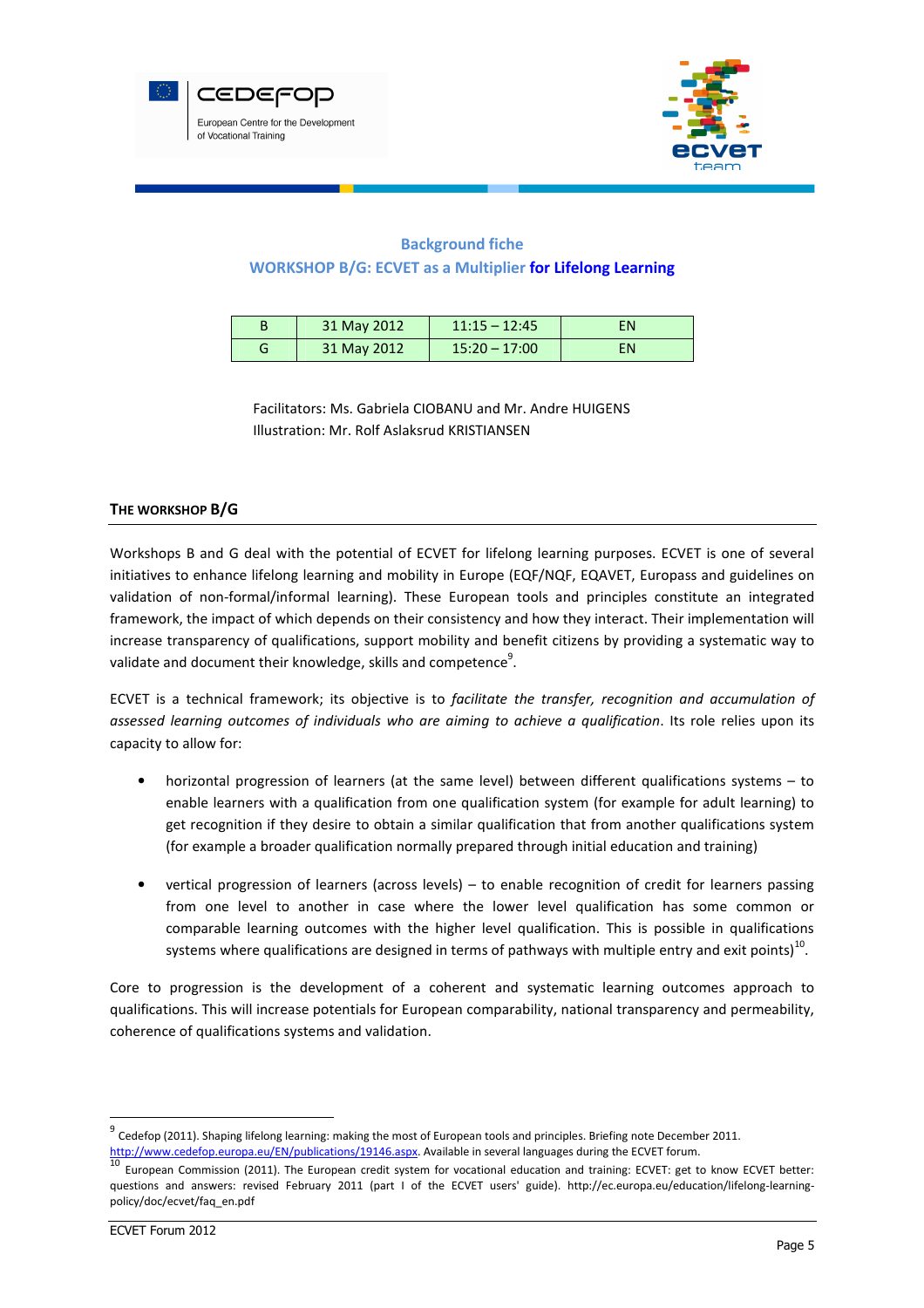



More specifically, this issue of ECVET and progression in education and training can be considered on the basis of two questions: 1) how far can ECVET support access to formal learning opportunities, thus leading to a (full or partial) qualification and 2) how far can ECVET benefit from the inclusion of non-formal and informal learning in the development of qualification systems and frameworks.

1) Access to formal learning opportunities

A successful lifelong learning strategy implies that individuals have increased access to learning, be able to transfer and combine the outcomes of learning and to progress vertically as well as horizontally within systems. It is for these (individual) purposes that validation of non-formal and informal learning is important. "Providing direct ways to gain formal qualifications or 'door openers' to education courses and so avoid repetition and inefficiencies in the education system is a key reason for validating informal and non-formal learning" (Feutrie, 2005). Can ECVET play the role of door opener to education courses for adults or early school leavers? A successful introduction of validation depends on to which extent how standards are defined and described through learning outcomes or competences.

Learning outcomes may be acquired through a variety of learning pathways, modes of delivery (school-based, in-company, etc.), in different learning contexts (formal, non-formal and informal) or settings (i.e. country, education and training system …). The main characteristics of ECVET, the way ECVET testing is developed is fitting with the process of validation of non-formal and informal learning. ECVET describes the knowledge, skills and competence required for a qualification and the associated units. This makes it easier for the competent institution to identify what learners have already achieved in comparison to what is required in view of a qualification.

2) ECVET and qualifications frameworks

The Cedefop review of national qualifications frameworks in 2011 indicates that the links between NQFs and validation of non-formal and informal learning are becoming stronger in most of the countries reviewed. This positions even more evidently NQFs as tools that support coherent lifelong learning policies. Yet very few qualifications frameworks have a built-in credit system.

On the other side, many European countries define as a major objective for the NQF development "to improve the permeability of education and training systems to aid transfer and progression; this is a key-objective of many countries (following the emphasis on EQF). Germany, Romania and Turkey pay particular attention to permeability, stressing that weaknesses and barriers in their existing qualifications systems prevent learners from making progress. This objective can also take shape in the need to link subsystems and to reduce barriers to progression" <sup>11</sup>.

 $11$  Cedefop (2012). Development of national qualifications frameworks in Europe. October 2011. Working paper No 12. Luxembourg: Publications Office of the European Union http://www.cedefop.europa.eu/EN/publications/19313.aspx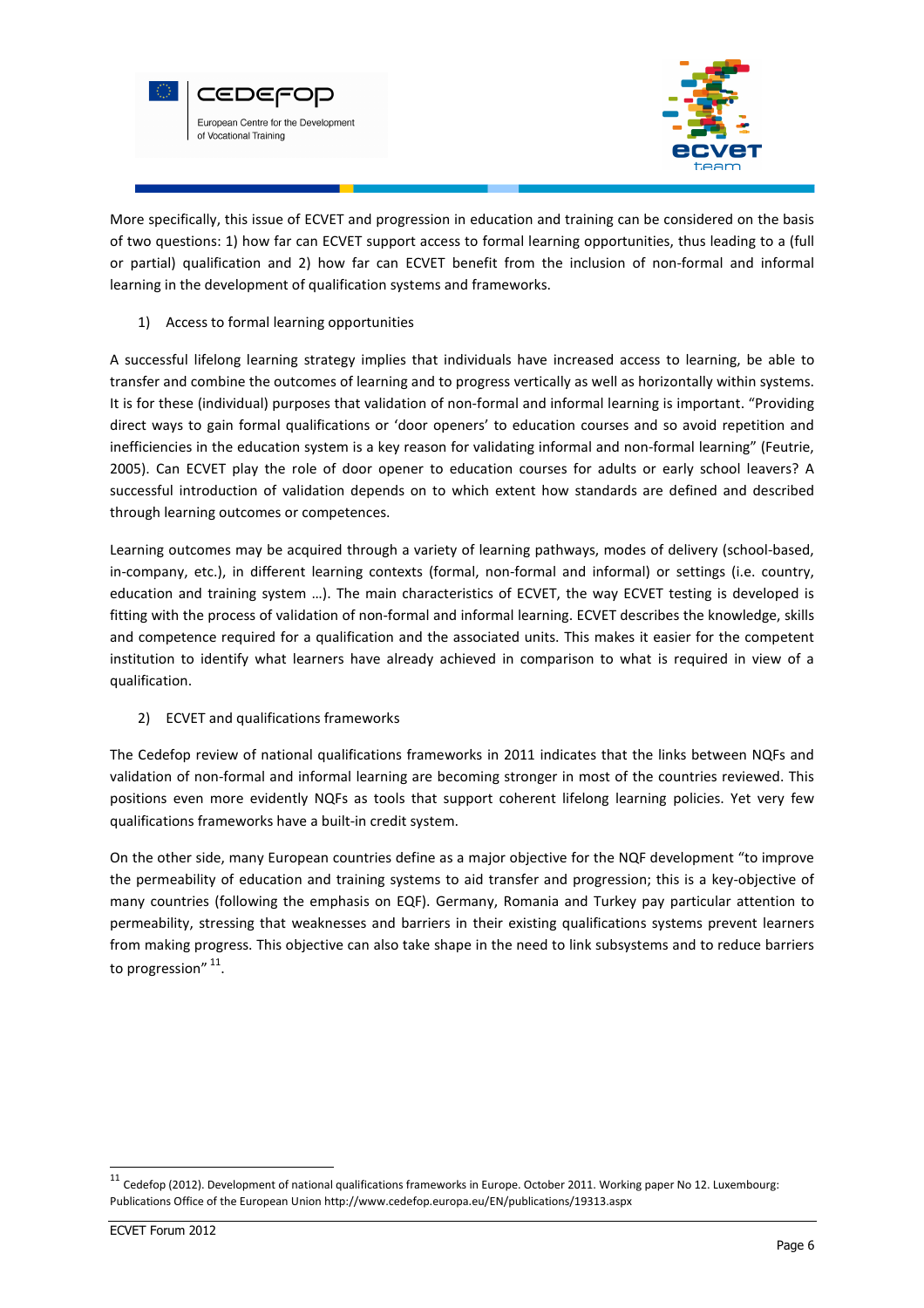



#### **ILLUSTRATION**

The project PERMEVET<sup>12</sup> by Oslo and Akershus University College explored how the learning outcomes and the combination of the European tools (most specifically EQF, ECVET and validation) would support permeability between different qualifications levels in a selection of four occupations (automotive, ICT/electronics, construction, floristry). Its approach builds upon previous ECVET related projects in supporting mobility in Europe. The project coordinator Mr Kristiansen will in his contribution introduce the main issues related to lifelong learning in terms of learning pathways, horizontal and vertical mobility, transfer, validation, learning outcomes and the role of qualifications frameworks.

#### WHAT IS EXPECTED OF YOU AS PARTICIPANT?

Workshop B/G focuses on the potentials of ECVET for lifelong learning. More precisely participants to the workshop are invited to consider the relationships between ECVET and validation of informal and non-formal learning as well as ECVET as part of individual learning pathways. The perspective might include horizontal (from one sector to another) mobility and vertical (same sector from one level to another) mobility. This workshop further aims at identifying key issues to be resolved that could be integrated into the ECVET community of practice.

#### Key Issues for debate during the workshop

- 1. What are the key challenges and key actions when it comes to developing ECVET for lifelong learning?
- 2. How could ECVET and validation come together for lifelong learning to be further developed?
- 3. What are the key challenges to take forward to the Community of Practice in relation to ECVET for lifelong learning purposes?

 $12$ Kristiansen, R. A. (2011). PERMEVET: Permeability in post-secondary VET Pat(c)hways to professions? http://www.hioa.no/index.php/content/download/11556/140201/file/2011-12-13%20RAK%20Presentation%20Permeability.pdf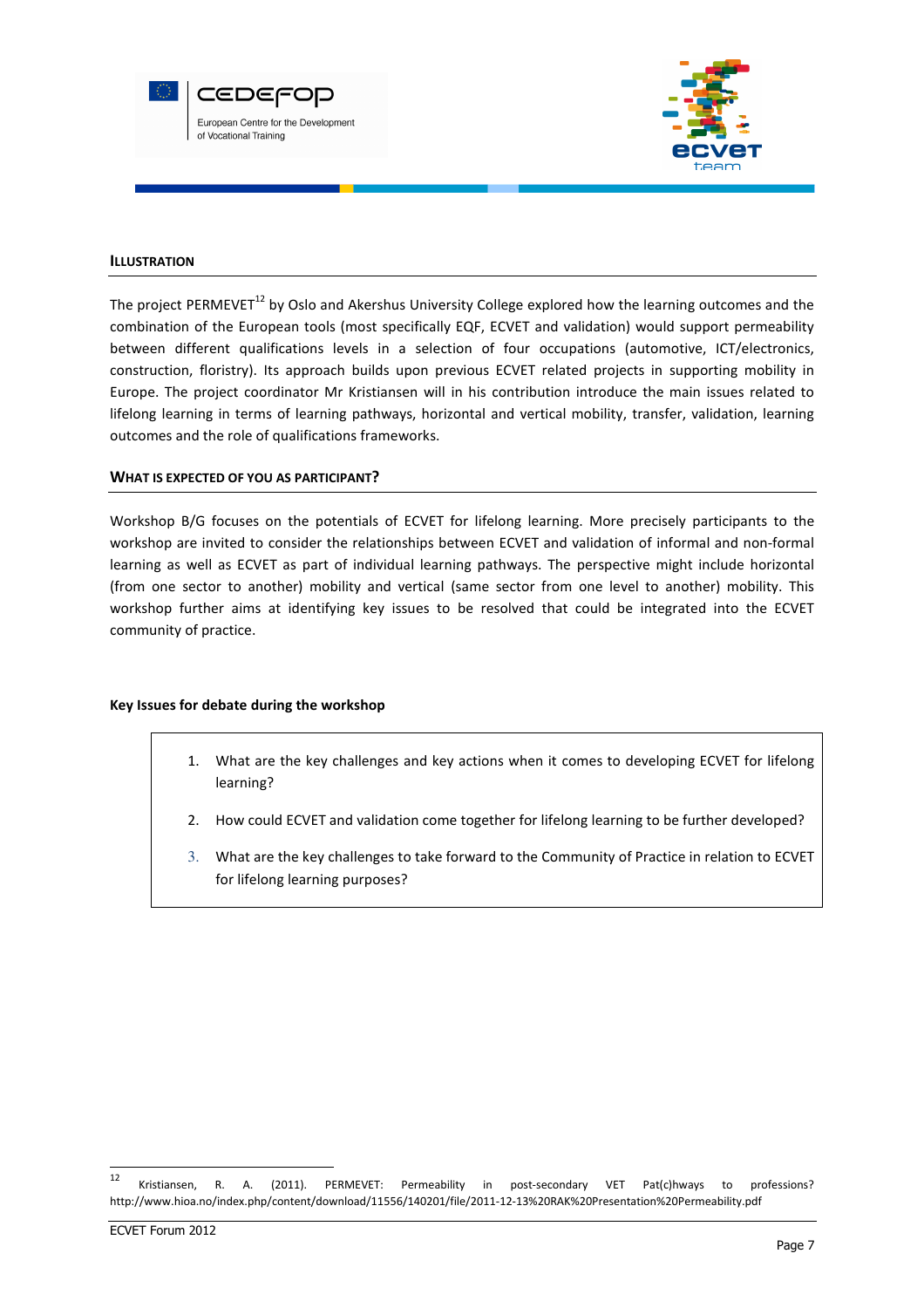



# Background fiche WORKSHOP C/H: Sharing the Added Value of ECVET

| 31 May 2012 | $11:15 - 12:45$ | FN         |
|-------------|-----------------|------------|
| 31 May 2012 | $15:20 - 17:00$ | EN, DE, FR |

Facilitators: Mr. Tormod SKJERVE and Mr. Loukas ZAHILAS Illustration: Mr. Jean-André LASSERRE

# THE WORKSHOP C/H

Workshop C/H is focusing on the added value of ECVET. What are the potential benefits of a European credit transfer system? ECVET is a technical framework, and we will look into the principles and technical specifications for the transfer, validation, recognition and accumulation of individuals' learning outcomes in the process to achieve a qualification.

The term "added value" is signalling that ECVET plays a role within a context where processes of value take place. It might be lifelong learning, validation of non-formal learning, mobility, bridging educational systems and labour market, etc. How can ECVET contribute to the achievement of policy objectives within different policy agendas, at European, national and local levels?

The workshop will look at the added value from different levels like national, sectoral, regional or local and from various stakeholders' point of view like social partners, qualifications authorities, training providers, qualification designers, policy makers … and not to forget the most important perspective – the individuals! This need for an ECVET added value has been identified as first of a list of 15 necessary conditions for ECVET implementation<sup>13</sup>.

ECVET is one of several initiatives to enhance lifelong learning and mobility in Europe. The workshop will therefore discuss the added value of ECVET within this "package" of instruments; EQF/NQF, EQAVET, Europass and guidelines on validation of non-formal/informal learning, all based on learning outcomes which make it easier to understand what the holder of a certificate or diploma knows, understands and is able to do.

The European ECVET recommendation gives a key role to projects and project partnerships to test and experiment the technical features of ECVET in the context of learner's mobility and support national projects to test and develop the credit system. The European Commission issued two calls for proposals in 2008 and 2010 to finance European projects under the lifelong learning action programme and a group of 19 projects have been running under a common monitoring. Meanwhile more than 260 projects have been analysing the ECVET features (learning outcomes approach, design of units of learning outcomes, memorandum of understanding and learning agreements), elaborating and sharing solutions.

<sup>13</sup> Cedefop (2012). Necessary conditions for ECVET implementation. Luxembourg: Publications Office of the European Union, 2012. http://www.cedefop.europa.eu/EN/Files/4113\_en.pdf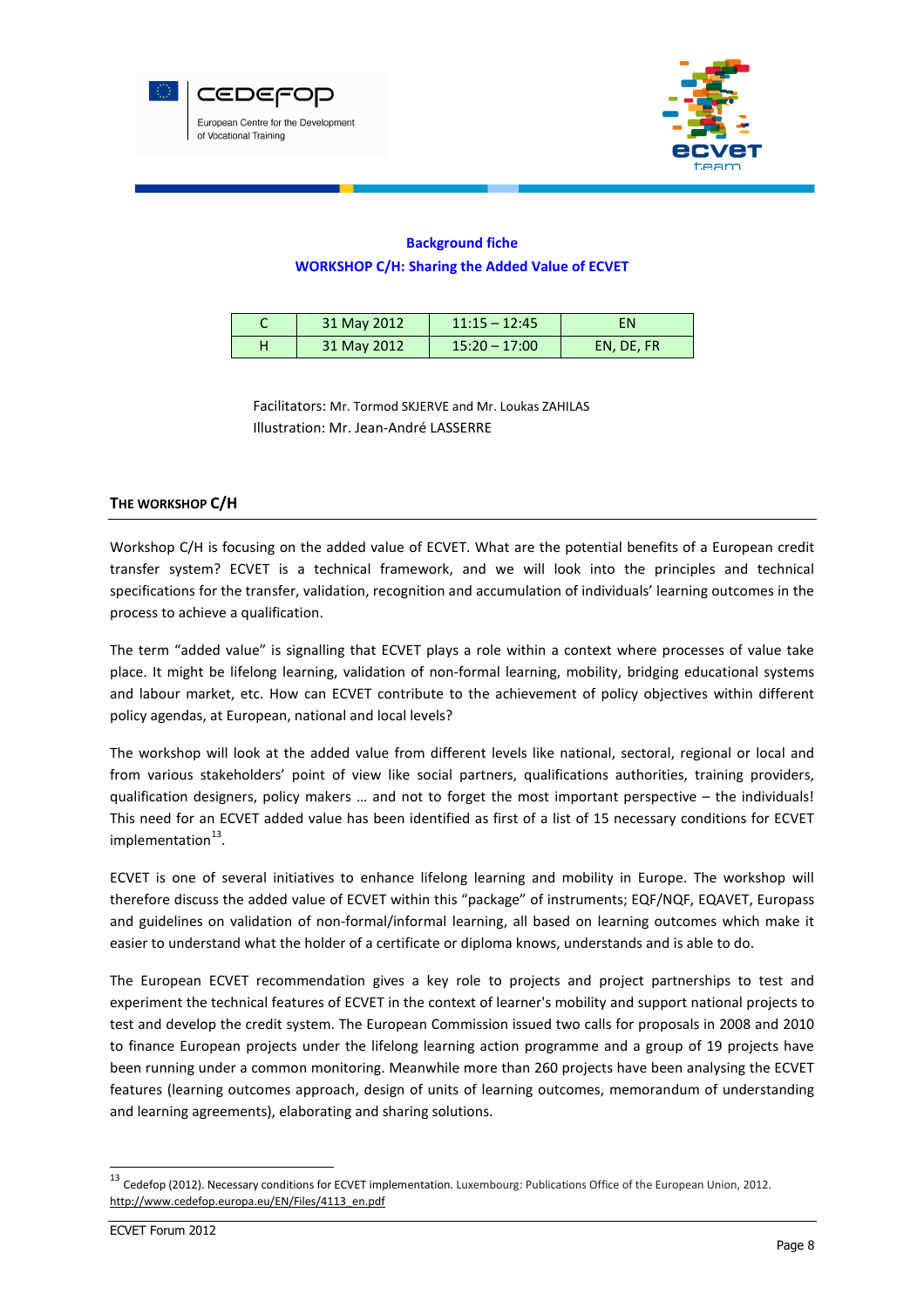



From the experience so far there is broad confidence that ECVET provides clarity to the learning aspects of mobility periods and makes it possible for learners to flawlessly build on what they learn while being abroad. In the "lessons from the first generation of ECVET pilot projects<sup>14</sup>" five different dimensions of the added value are mentioned:

## 1. Giving clear learning objectives to mobility periods

Where ECVET is used as part of a structured exchange of learners between partner institutions, it is a useful tool to develop an agreement between partner institutions over what a learner should achieve while abroad (possibly using Europass). The definition of (units of) learning outcomes for mobility periods and their recording in a Learning Agreement support the learner as well as the host institution. All projects that tested ECVET during real student mobility used Learning Agreements for this purpose.

## 2. Integrating mobility into training pathways

ECVET also sheds light on what learners are expected to acquire abroad. Teachers and trainers in the home institution receive reliable information on what the learner has mastered during his/her stay in the host institution and they can consequently plan learning activities which build on their newly acquired knowledge and skills. Thus, the mobility period becomes integrated into the training pathway. The use of learning outcomes and their assessment also support the quality assurance of this process.

#### 3. Supporting individualised approaches

The use of ECVET also supports pedagogies that enable flexibility in how learning is organised and adjusted to learners' progression and achievements. At the same time such flexibility is partly a requirement for these benefits of ECVET to come true. The recognition they receive upon return does not have to be in the form of certification of units (if that is not possible in the home system) or exemption from assessment. From a pedagogical point of view, other forms of recognition by the teacher/ trainer that acknowledge the progress made by the learner, are likely to be encouraging. ECVET is a useful tool either linked to summative or formative assessment procedures.

## 4. Putting emphasis on learning outcomes rather than the curriculum and focusing on similarities and valorising differences

ECVET enables the comparison of qualifications and learners' achievements. While curricula from different countries differ greatly, the expected outcomes are frequently highly comparable. While most of the projects focused their work on identifying similarities between qualifications and supporting the transfer of learning outcomes that are convergent to those one would have achieved at home, a few examples also enabled the valorisation of differences. The emphasis on learning outcomes was also appreciated by projects which were focusing on the use of ECVET in a lifelong learning perspective.

#### 5. Strengthening trust

Through their engagement in these pilot projects, training providers, social partners and competent bodies at national as well as sectoral level engaged in an in-depth discussion about qualifications, learning outcomes and their assessment. Through these exchanges they improved each-others' understanding of foreign VET systems and overcame a number of barriers.

These examples and "lessons" are based on experiences related to cross-border mobility. The workshop will also focus on added value of ECVET to development processes within countries, qualification design, learning pathways, etc.

<sup>&</sup>lt;sup>14</sup> GHK consulting (2012). We have tried ECVET: Lessons from the first generation of ECVET pilot projects. Synthesis of results and project portraits http://www.ecvet-projects.eu/Documents/Seminars/ECVET\_Brochure\_singlepages\_allthesame.pdf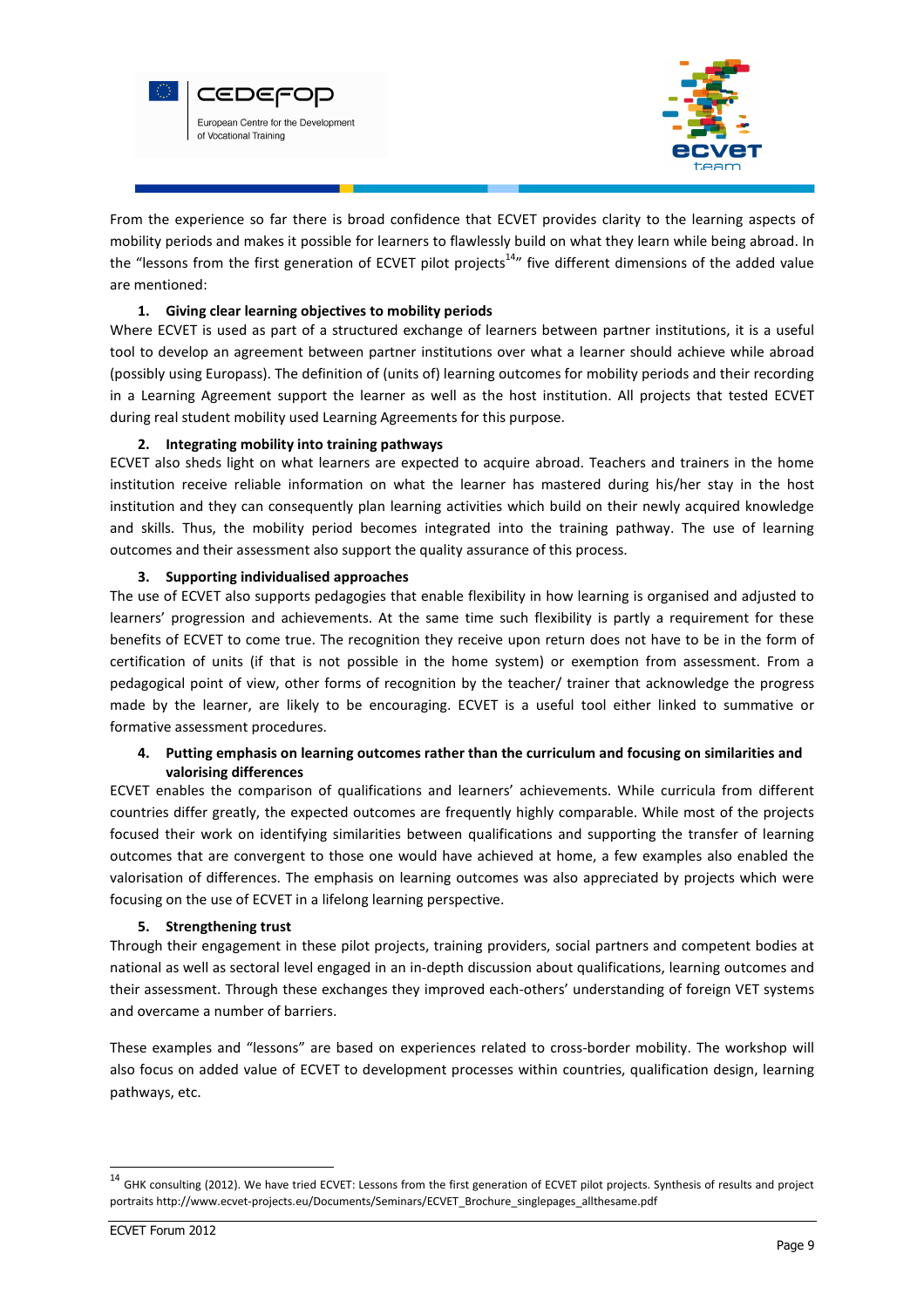



It seems that the most important contribution of ECVET implementation will be the promotion of the use of learning outcomes as this will improve transparency and clarify progression for individuals and other users of qualifications. It is also important to underline, however, that releasing this added value requires national processes involving all relevant stakeholders.

#### ILLUSTRATION

Mr Jean-André Lasserre has led in his organisation AFT-IFTIM<sup>15</sup> different projects dealing with ECVET and European mobility. AFT-IFTIM is the leading French organisation providing VET in the field of transport, logistics and tourism, working in European and international contexts. AFT-IFTIM provided IVET and CVET to around 200.000 persons (2010).

Mr Lasserre will share with the participants his views on the added value of ECVET from different perspectives since AFT-IFTIM is a VET provider set up by branch organisations, and a professional association gathering employers' and employees' organisations.

#### WHAT IS EXPECTED OF YOU AS PARTICIPANT?

The participants are expected to actively contribute to the discussion in the workshop focusing on the need to develop a shared understanding of the added value of ECVET and providing their national and European experiences as an input to the key issues for debate (see box below).

#### Key Issues for debate during the workshop

- 1- Which is the specific added value of ECVET in the European package of instruments promoting lifelong learning $^{16}$ ?
- 2- Which is the added value of ECVET for stakeholders in different contexts? Which elements impede taking full advantage of the added value?
- 3- What should be the main issues to work on for a Community of Practice related to potential benefits of ECVET?

<sup>15</sup> AFT-IFTIM stands for Association pour le développement de la formation professionnelle dans le transport - Institut de Formation aux Techniques d'Implantation et de Manutention<br><sup>16</sup> Cedefop (2011). Shaping lifelong learning: making the most of European tools and principles. Briefing note December 2011.

http://www.cedefop.europa.eu/EN/publications/19146.aspx. Available in several languages during the ECVET forum.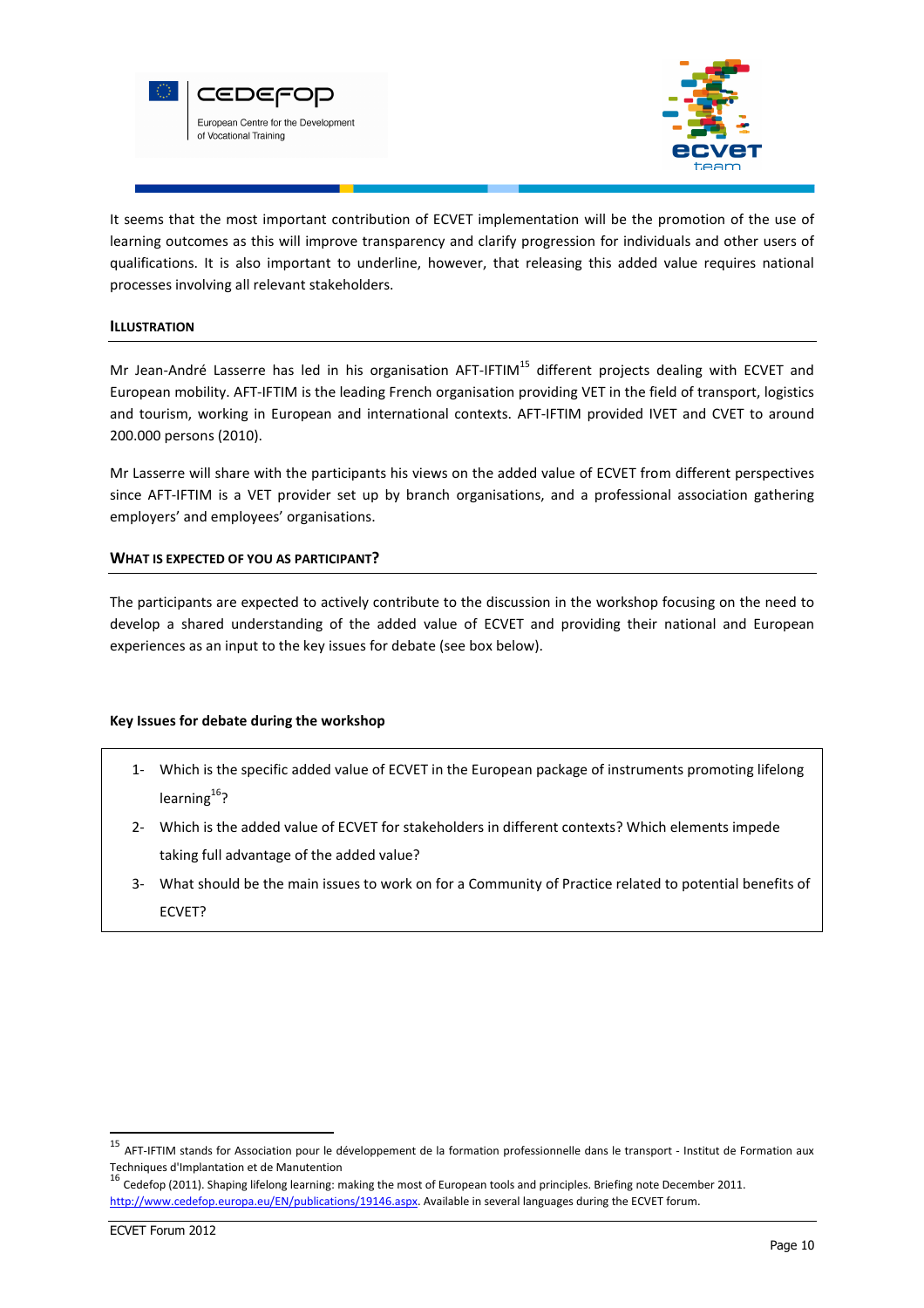



## Background fiche

#### WORKSHOP D/E/I/J: ECVET as a Challenge to VET and Qualification systems

| 31 may 2012 | $11:15 - 12:45$ | <b>FN</b>  |
|-------------|-----------------|------------|
| 31 may 2012 | $11:15 - 12:45$ | EN, DE, FR |
| 31 may 2012 | $15:20 - 17:00$ | FN         |
| 31 may 2012 | $15:20 - 17:00$ | FN         |

Facilitators: Mr. Rob VAN WEZEL and Ms. Pauline VAN DEN BOSCH Illustration: Ms. Christiane EBERHARDT

Facilitators: Ms. Fiona BIBBY and Mr. Thierry LEFEUVRE Illustration: Mr. Alain BULTOT

# THE WORKSHOPS D/E/J/I

The 2012 forum focuses on how to transform the current ECVET initiatives, projects and networking activities into a reliable, resourceful and sustainable cooperation toward 2014; letting the ECVET community of practice take shape.

Workshop D/E/J/I is contributing to the development of the Community of Practice, from the perspective of "ECVET as a challenge to VET and qualification systems". It focuses on functioning, challenges and achievements as far as ECVET implementation is concerned.

As a consequence of the new education and labour market paradigm based on skills and competence rather than on traditional educational input, educational stakeholders are working towards a VET system that is more learning outcome oriented<sup>17</sup>. This shift has opened doors at European level for the lifelong learning of individuals, for example in (or entering) the labour market, formal and non-informal learning. Some of the effects are a better transparency of qualifications, a better match between education and labour market, and easier access towards education and the labour market. When learning outcomes can be achieved in other contexts, independent of the venue, it can contribute significantly to the personal and professional development of people and to the improvement (added value!) of the labour market relevance of qualifications and VET. With ECVET it should be possible to get these achieved learning outcomes recognized.

EQF and learning outcomes based approaches as prerequisites for ECVET implementation: Organizations have to realize that ECVET implementation cannot be done without using the EQF levels, the learning outcomes based approach and procedures and measures for quality assurance (EQAVET for example). Besides the fact that ECVET has a lot of potential for learners in VET, it has also a lot of consequences for VET and qualifications systems. What does this mean in concrete terms and what is the impact of these developments on qualifications in particular and on VET systems in general?

<sup>&</sup>lt;sup>17</sup> Cedefop (2009). The shift to learning outcomes: policies and practices in Europe. Luxembourg: Publications Office. Cedefop reference series; 72. http://www.cedefop.europa.eu/EN/Files/3054\_en.pdf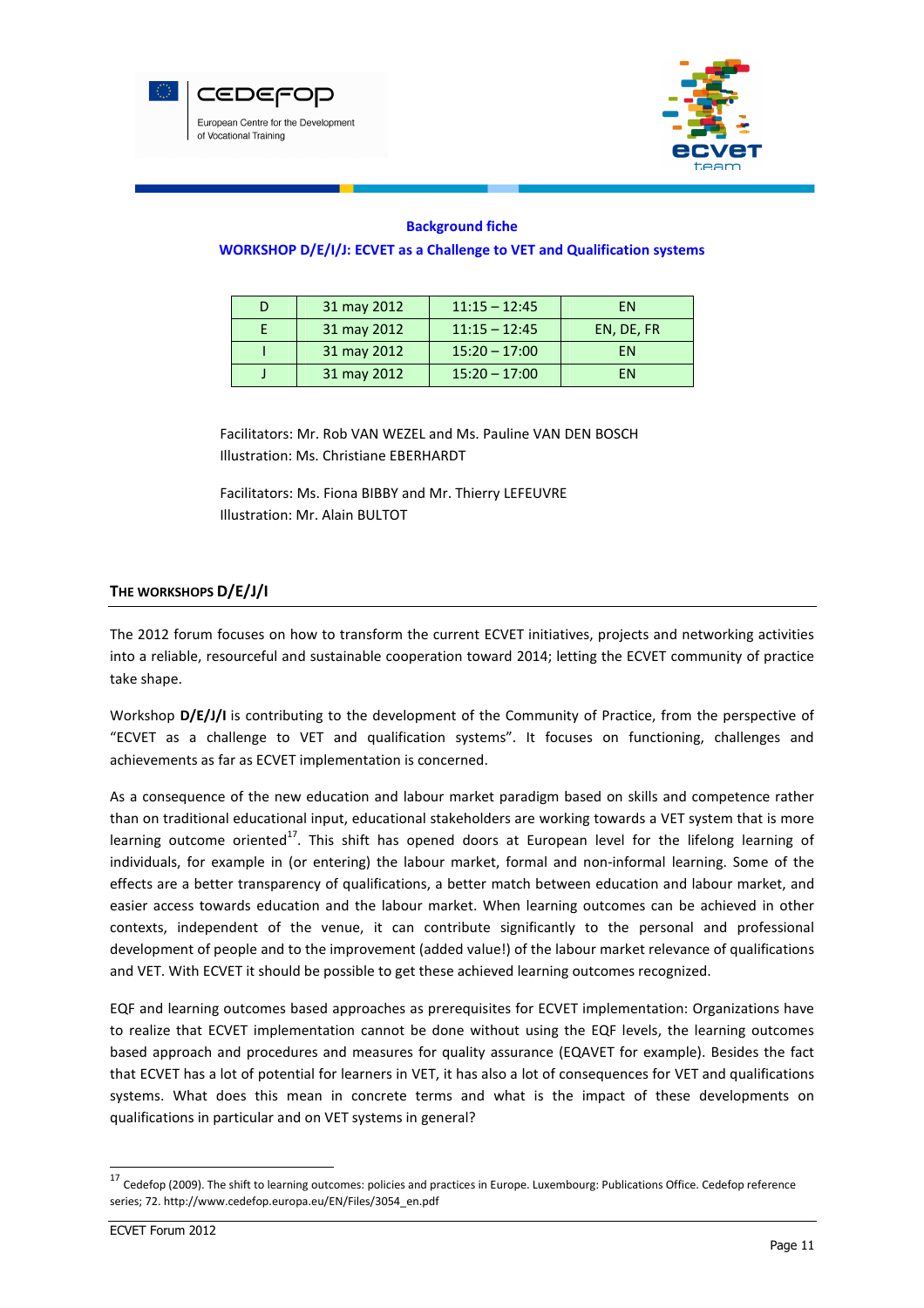



It is clear that ECVET implementation requires a qualification system that is output oriented and divided in units, but the implementation of ECVET at national and institutional level goes far beyond the compliance with technical specifications. It also puts a high pressure on the flexibility, autonomy and permeability of institutions.

How to work on the issues as described above in practice? We see that European projects are a good way to experiment and work on "evidence" that ECVET can work in practice. However, in order to create sustainability and implementation of ECVET, it will be necessary that policy and strategies are set up.

Despite the fact that there are many experiments, European projects and pilots on ECVET, there are still little examples in Europe where ECVET is fully implemented and an integral part of the VET system. What could be the reason? Possible explanations are the resistance towards any changes in the national VET systems, the lack in trust in other VET systems, the lack in knowledge on how to set up learning outcomes, the dependence on fixed and non-flexible national or regional structures etc.

If we want to work towards a pan-European VET area and contribute with VET to challenges in the economic depression, it is now the responsibility of the member states to take responsibility in the implementation of ECVET.

As described above, ECVET implementation will have consequences for the VET and qualification system. Therefore it is of utmost importance that the benefits and potential are clear, that all the relevant actors are involved and that benefits and ideas are translated in concrete actions by the responsible actors.

Awareness raising campaigns, involvement of VET professionals and other relevant stakeholders, collaboration at national and European level in combination with the experiences and outcomes from European projects can contribute to the development of strategies in ECVET implementation.

In this workshop, it is the aim to go deeper into the potential of for VET and qualifications. In the outline above several questions are raised, that will be at the heart of the workshop: What is the potential? What are the challenges we have to face? What are the key messages in order to realize ECVET implementation and how can the Community of Practice help us in the journey to ECVET implementation.

# ILLUSTRATION

Ms Christiane Eberhardt will introduce the theme reflecting upon her experiences in the European CREDCHEM project<sup>18</sup> and its further development. She will also recall on the development of ECVET in the German VET context as she indicates in a recent publication "ECVET is not something which sells itself. ECVET-based mobility elements require general conditions to be in place which are aligned towards avoiding duplication of work and making existing ECVET approaches available for subsequent use by companies, schools or educational providers"<sup>19</sup>.

The CREDCHEM network worked on the development and provision of units of learning outcomes for the chemical sector, especially for mobility. In this way, learners are able to achieve these learning outcomes in another context, independently of the venue. The purpose of this network is to promote the integration of recognized mobility periods into formal training programmes in the chemical sector. In order to foster the

<sup>18</sup> Eberhardt, C. (2011). CREDCHEM – Entwicklung und Erprobung eines Credit-Systems zur Verbesserung der Mobilität im Chemiesektor. http://www.credchem.eu/downloads/about\_project/article/eberhardt\_ft07-ht2011.pdf; see also http://www.ecvetprojects.eu/Documents/Seminars/ECVET\_Brochure\_singlepages\_allthesame.pdf

<sup>19</sup> http://libserver.cedefop.europa.eu/F/?func=direct&local\_base=CED01&doc\_number=000081053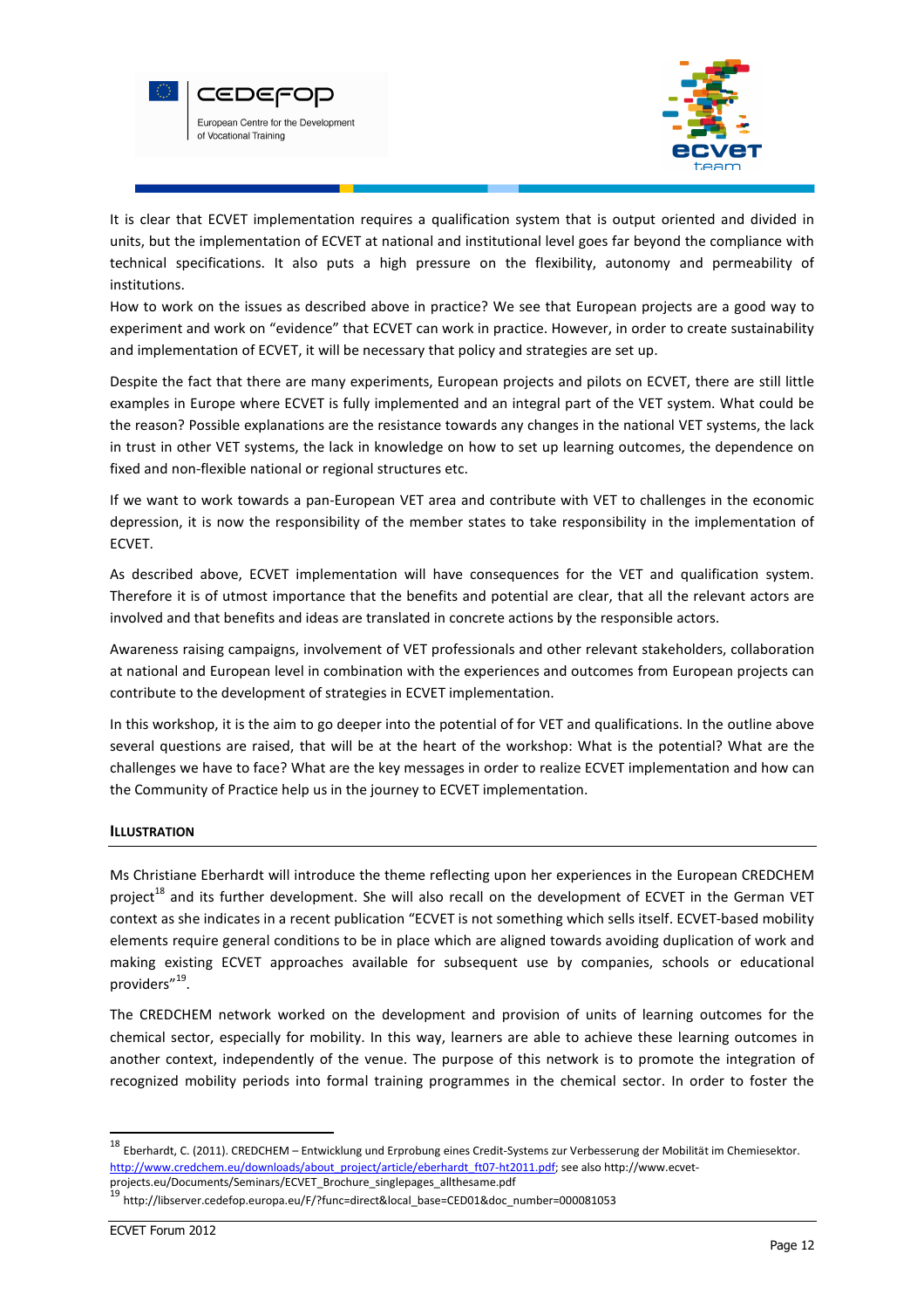



integration and to ensure the quality (to see CREDCHEM as a "quality label"), tools and standards for mobility are developed. Why is this project successful and a good practice for the theme of the workshop?

- The CREDCHEM has set up a network, which is sustainable and the board of the network includes the involvement of different relevant stakeholders (under which social partners in the chemical industry)
- The project makes use of the learning based approaches. Even if the countries are not ready with their national systems, the partnership has worked on independent units, based on learning outcomes that can be linked and integrated into formal training pathways or which can be used as an "additional qualification". The definition of the learning outcomes is based on professional work tasks and is a requirement of the labour market, no matter in what context the learners are trained in. This makes sure that there is transparency and recognition of these learning outcomes both in the labour market as in the educational institutes of the partner countries.
- The fact that the unit of learning outcomes are based on several EQF levels, makes that the units fits better in formal existing training programmes and in different labour market situations. The unit is accessible for learners at different levels.

This case study will function as an inspiration for the participants and invite you as a participant to share own experiences and ideas that can contribute to the value of the ECVET Community of Practice, which can help the member states in the challenge towards ECVET implementation.

The further source of inspiration will be the experiences gathered by the OPIR project presented in the parallel workshops. The project experienced with ECVET in the frame of a VET qualifications reform aiming at introducing more flexibility and improve the quality of VET in Belgium/Wallonia. This project<sup>20</sup> focused on designing units and appropriate assessment approaches that would be implemented on a larger scale. This project led in its aftermath to a national ECVET initiative (CPU) including regular training for teaching staff at schools: trainers have already received their training to be operational for the school year starting 2011.

# WHAT IS EXPECTED OF YOU AS PARTICIPANT?

Workshop D/E/J/K focuses on achievements and challenges to inform the further development of ECVET towards a functioning credit system for VET in Europe. More precisely participants to the workshop are invited to reflect on ECVET characteristics on the basis of their experiences and the characteristics of their VET systems. This workshop further aims at formulating shared statements on what is functioning and which obstacles are still to be overcome. The identified challenges and concrete proposals for actions shall feed into the ECVET community of practice.

#### Key Issues for debate during the workshop

- 1. What is the potential (opportunities) of ECVET for VET and qualification systems?
- 2. What are the key challenges in this field?
- 3. What are the key actions for the implementation of ECVET?
- 4. What are the key challenges to take forward to the Community of Practice?

<sup>&</sup>lt;sup>20</sup> http://www.ecvet-projects.eu/Documents/Seminars/ECVET\_Brochure\_singlepages\_allthesame.pdf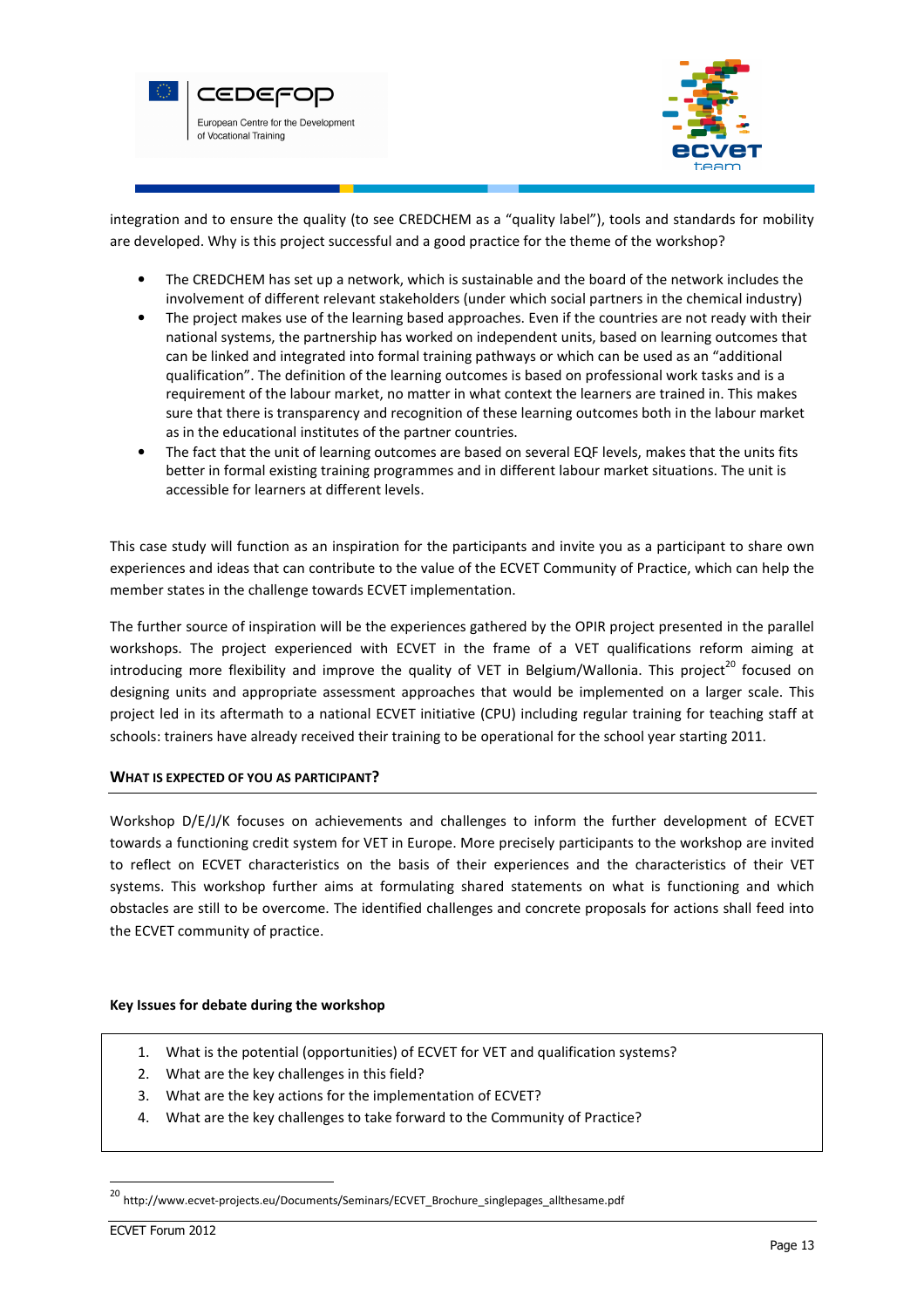



# Background fiche WORKSHOPS of Day 2: ECVET Community of Practice: Solving, sharing, And Committing

| <b>Workshops</b><br>01 June 2012 | $10:00 - 12:30$ |
|----------------------------------|-----------------|
|----------------------------------|-----------------|

Facilitators: Mr Rob Van Wezel, Mr Tormod Skjerve, Ms Pauline Van den Bosch, Mr Segundo Gonzales, Ms Gabriela Ciobanu

Back-ups: Ms Alexandra Costa Artur, Ms Isabelle Le Mouillour, Ms Hanna Autere, Mr Didier Gelibert, Mr Richard Maniak

Introduction during the plenary session: Mr Soren Nielsen, Mr Didier Gélibert, Ms Isabelle Le Mouillour

## THE WORKSHOPS OF DAY 2

The ECVET Community of practice represents a further step within the European ECVET initiative. The last few years witness the emergence of ECVET and the development of activities and engagements of a large range of organisations of different nature (public, private, education providers, ministries, sector organisations, trade unions, teachers and trainers, …) engaging in ECVET. Issues such as transfer of best practices, information on ECVET developments, expert discussions on specific ECVET aspects are carried out in many different settings. Time has come to transform the current ECVET initiatives, projects and networking activities into a reliable, resourceful and sustainable cooperation towards 2014; letting the ECVET community of practice take shape.

The concept of 'Community of Practice' (CoP) is not new but has proven a good solution when it comes to set up and run cooperation in a different way. According to E. Wenger -who originally formalised with Jean Lave<sup>21</sup> the concept, a Community of Practice is formed by people who engage in a process of collective learning in a shared domain of human endeavour: a tribe learning to survive, a group of engineers working on similar problems, a network of surgeons exploring new techniques (…)".

There are many examples of CoP: Soren Nielsen discussed some of them in his keynote speech. The World Bank defines the CoPs as "informal group of practitioners that shares knowledge on common development problems while pursuing joint solution. CoPs contribute to a more informed dialogue with decision-makers, often leading to improved development outcomes. They also facilitate problem-solving among individual members, stimulate learning, promote professional development, address individual questions, and generate the type of knowledge that members need in their daily work<sup>22</sup> (...)"

 21 "Situated Learning: Legitimate peripheral participation" Lave, J. and E. Wenger, 1991 New York: Cambridge University Press

<sup>&</sup>lt;sup>22</sup> World Bank an FAO (Food and Agriculture Organization of the United Nations) http://www.fao.org/Participation/ft\_more.jsp?ID=9463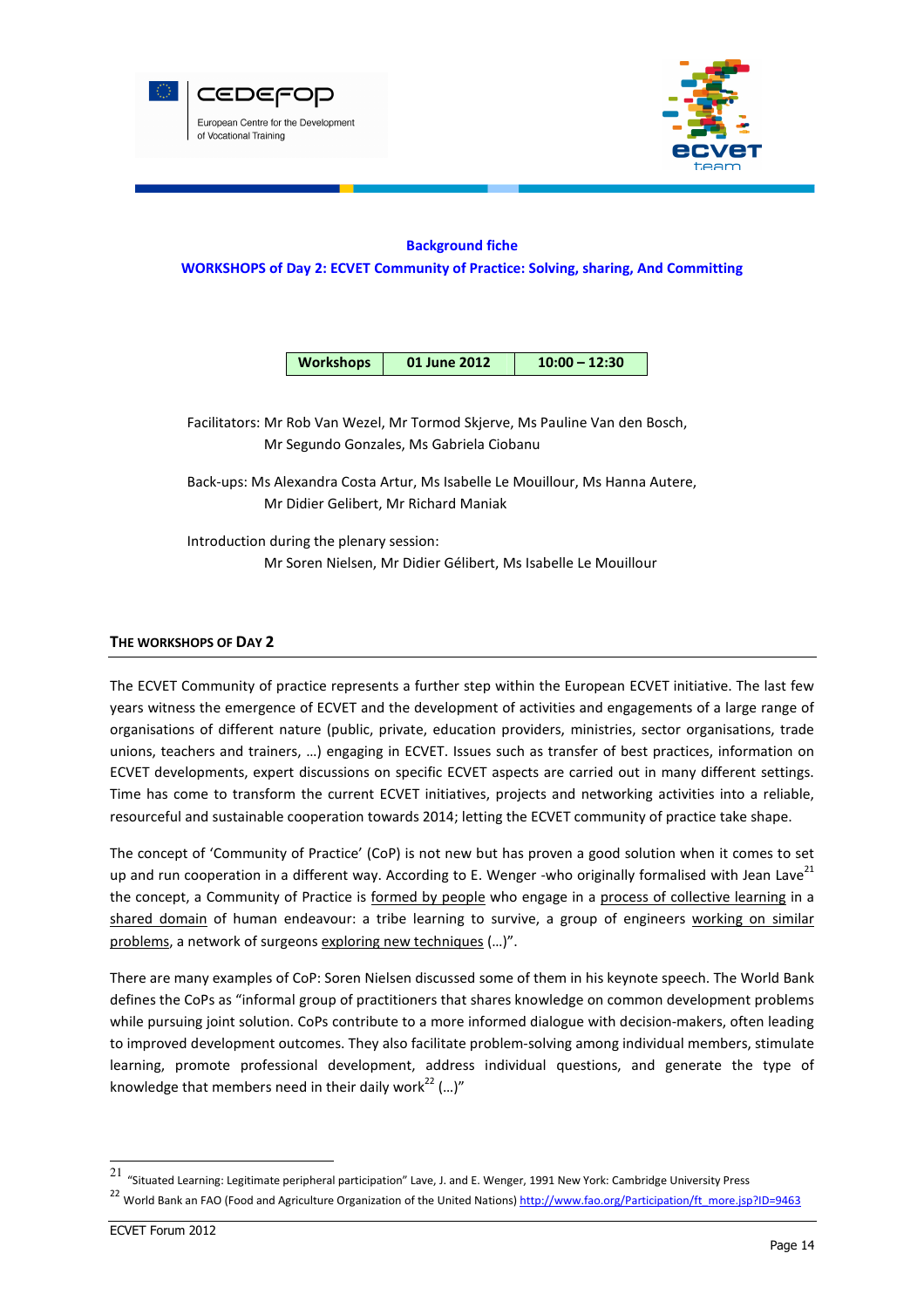



CoPs have been developed within private companies, public organisations or on ad-hoc basis as for instance by groups of students, etc. Their contexts, domains, memberships and final objectives make that the CoPs are quite different from one another. Within private sector organisations, they might be set up either to upgrade the staff level of learning and therefore to improve their performance or to build a shared learning attitude within this staff. Within public organisations, communities of practices can be focused on facilitating dialogue, promoting learning and solutions, overcoming obstacles, etc. To develop further their domains, CoPs set up different kinds of activities: exchanges of information, peer learning, common solving of problems, sharing information, bridging people, etc… Another essential element constitutive of CoPs is the commitment of members. Their motivation and involvement ensure the CoPs sustainability of and the quality of the work done. Commitment also implies setting up rules for collaboration and in some cases codes of good conduct.

Brief review of the current state-of-art and characteristics of the ECVET CoP:

- It seems that the ECVET CoP domain (s) is (are) identified. The shared objective within the CoP is the implementation of ECVET. Evidence on ECVET implementation reveals however that across European countries implementation might have different meanings (Cedefop ECVET monitoring 2011); question remains, for instance, on how to define the objectives and take on board possible differences in implementation strategies and scope.
- The members of ECVET CoP are potentially known. One can consider the members of the ECVET network as members of the larger ECVET CoP; questions remain as to whether private or public organisations interested in ECVET implementation would be member of the CoP, whether existing professional networks are automatically among the members of the CoP. In short, what makes an existing organisation or network a member of the ECVET CoP?

Examined from the perspective of building up the ECVET CoP, statements need further reflections if the ECVET CoP is to be sustainable. The sustainability relies on the CoP members, the management and the regular dialogue between members. Community of practices connects members (people) together and favour their interaction. The quality of the Cop also depends on the way the work, the interaction is piloted based upon self-organisation and/or external steering.

A second category of elements building up the ECVET CoP includes its potential activities. Extrapolating from some examples<sup>23</sup>, the ECVET CoP could focus on:

- Sharing the knowledge, practice, and tool. Sharing could mean also providing supports from one member to another or supporting learning process.
- Solving common problems that all the members face, questions commonly asked, issues about potential developments. One of this issue concerns the visibility of the ECVET initiative in different contexts (national, regional, local, sectoral, …).

<sup>23</sup>For instance: World Bank. Community of practice - Question/answer. http://siteresources.worldbank.org/WBI/Resources/CoP\_QA.pdf; Wenger, E. (2006). A brief introduction on communities of practice.

http://www.ewenger.com/theory/communities\_of\_practice\_intro\_WRD.doc, ETF (2011). Learning from 'learn'. Horizontal learning in a community of practice in South Eastern Europe. http://www.etf.europa.eu/web.nsf/pages/learning\_from\_learn.pdf